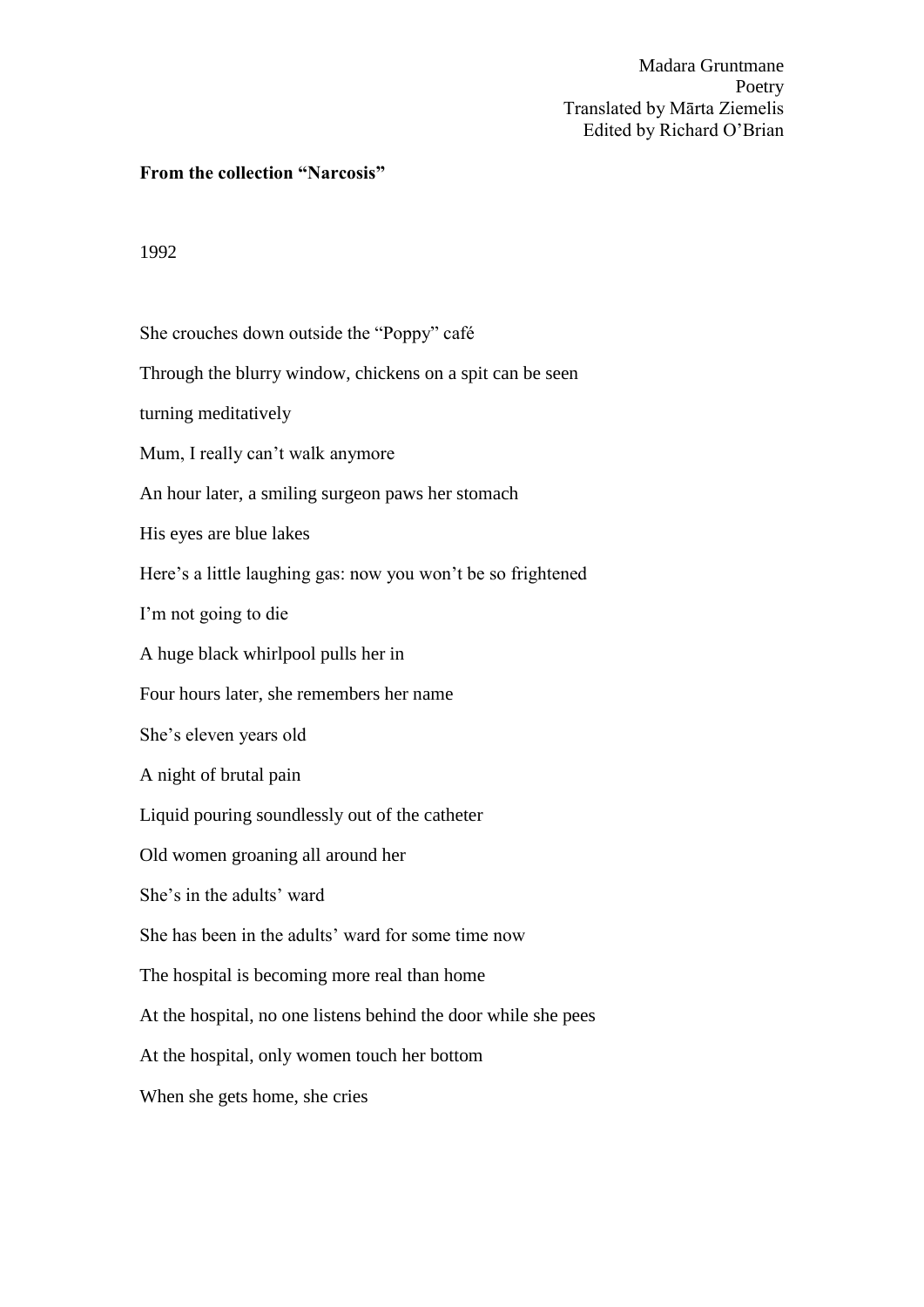1997

Check her pupils, is she on drugs? Check for lice Look at how her face is painted Probably got a screw loose I was at the carnival at the Art School My friend drew squares on my face

And then you fell over, drunk

No, I wasn't drunk

I was pushed

Who pushed you?

I don't know

I was running down the stairs

She's definitely got a screw loose

I'm telling you, I was pushed by one of the five men I had just escaped from

Good morning

Lieutenant Leja here

Say it, you were raped, weren't you

I escaped

Doctor, in my opinion the victim should undergo a medical examination

I don't need to be examined

Please, I'd rather you told me why I can't move my left arm

Everything in order

Why were you alone at night in a dark courtyard?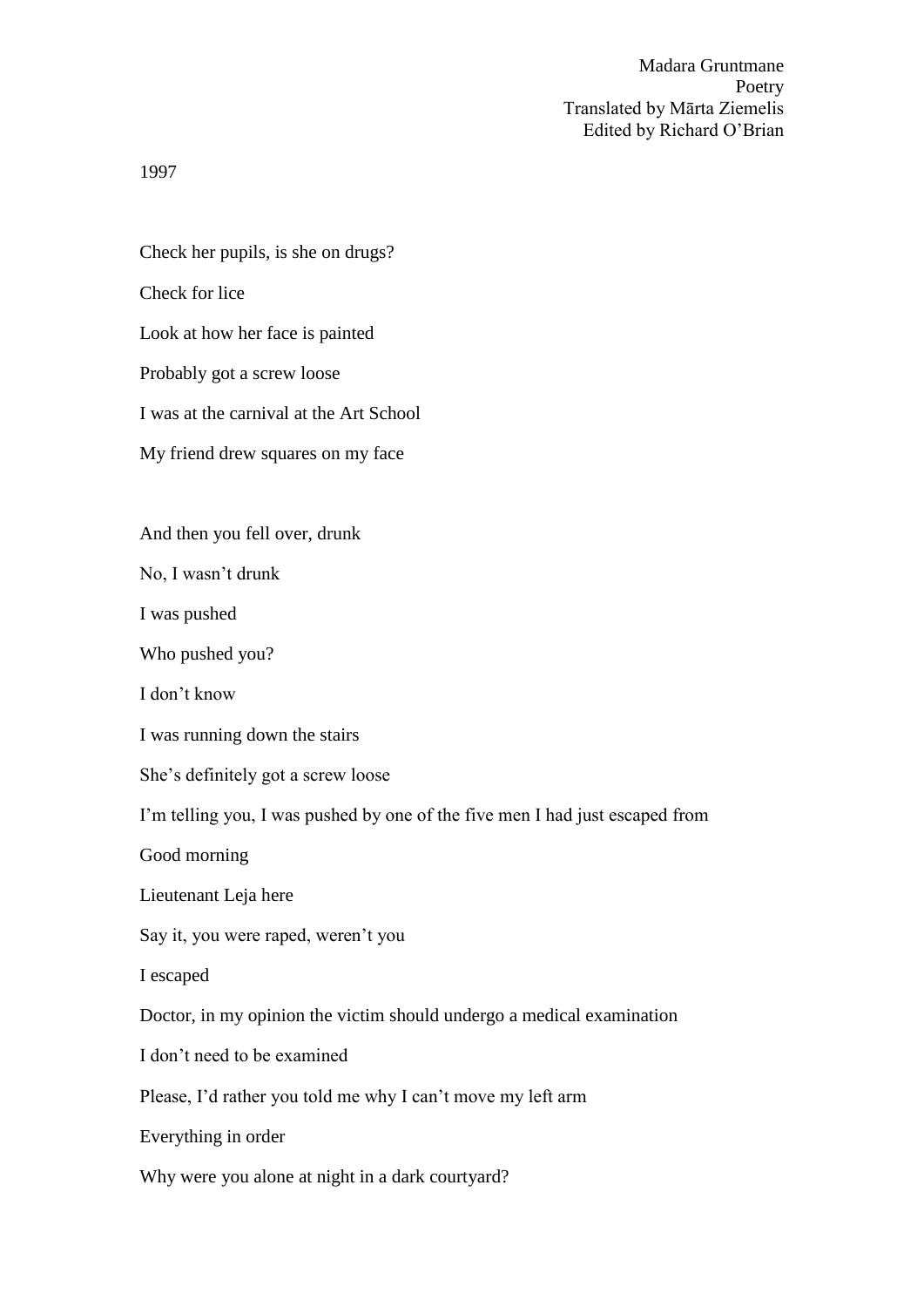I wasn't alone, I was with Jānis before he left Then two men lifted me by the armpits and three men followed us I ended up in the courtyard because I was carried there What happened after that? After that they surrounded me and I was in the middle After that After that I escaped That's impossible I came at two of them with my fists and I ran through Then they ran after me, down the stairs After that I don't remember I woke up crashed into a wall Doctor, will I still be able to play the piano? My left arm and shoulder won't move Why did you wait so long before doing anything? The police don't believe you Are you sure that's how it all was?

That's how it all was Ask the man who found me He's my mum's husband How did he come to be there? Because he works at the Art School Does my mum know what's happened to me?

Mum, don't cry now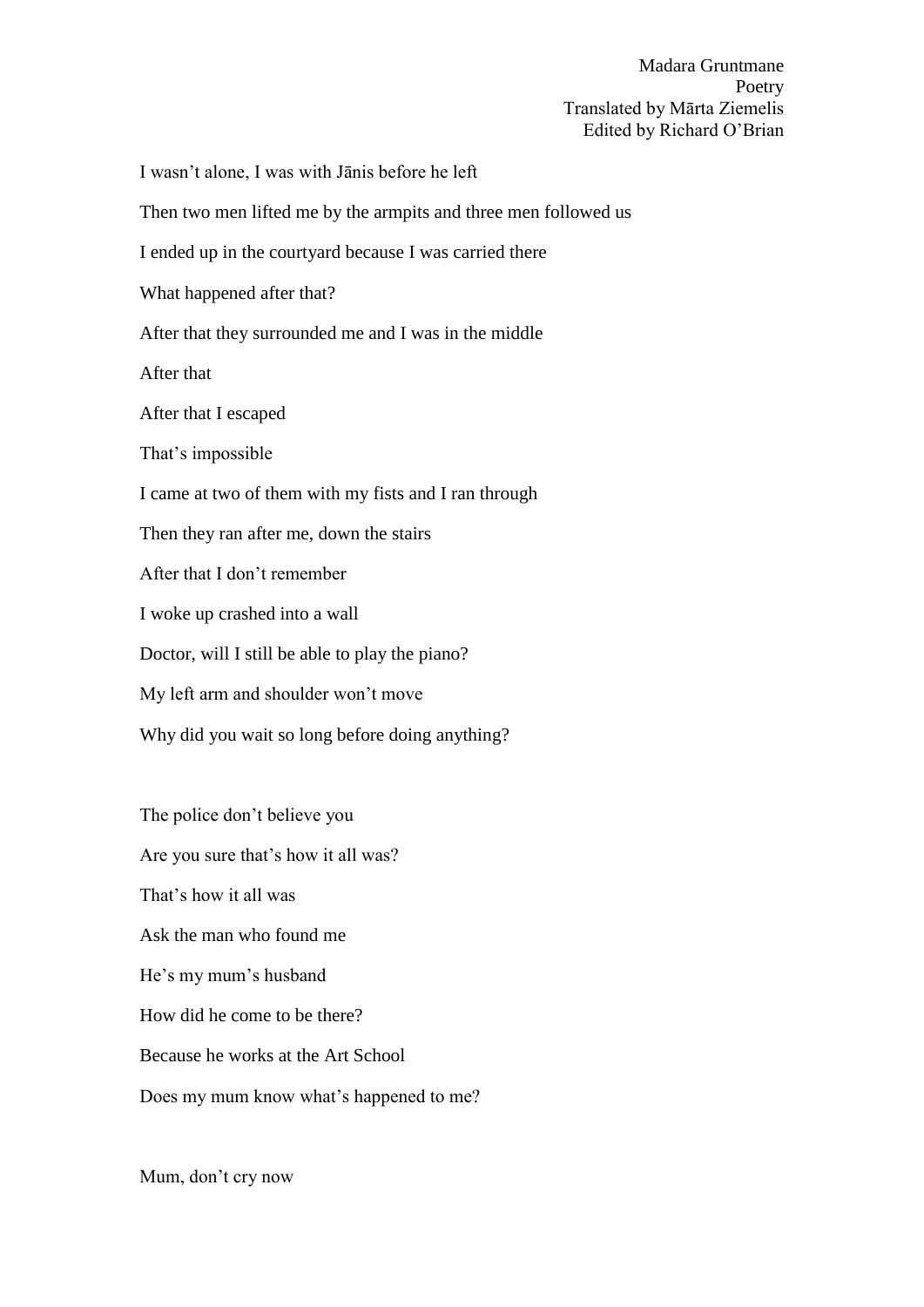Nothing too bad is wrong with me

Everything will be OK

They'll put me back together in the operation

You'll see, everything will be OK

And my head will heal

Mum

Doctor, I'm terrified I really want to live this time

Wake up, wake up

The operation's over

Try to relax

It hurts, that means you're alive

## 2005

First you need to go to the office window to pay 45 lats Through that door in front of you Ward 6 You'll be next Have you eaten?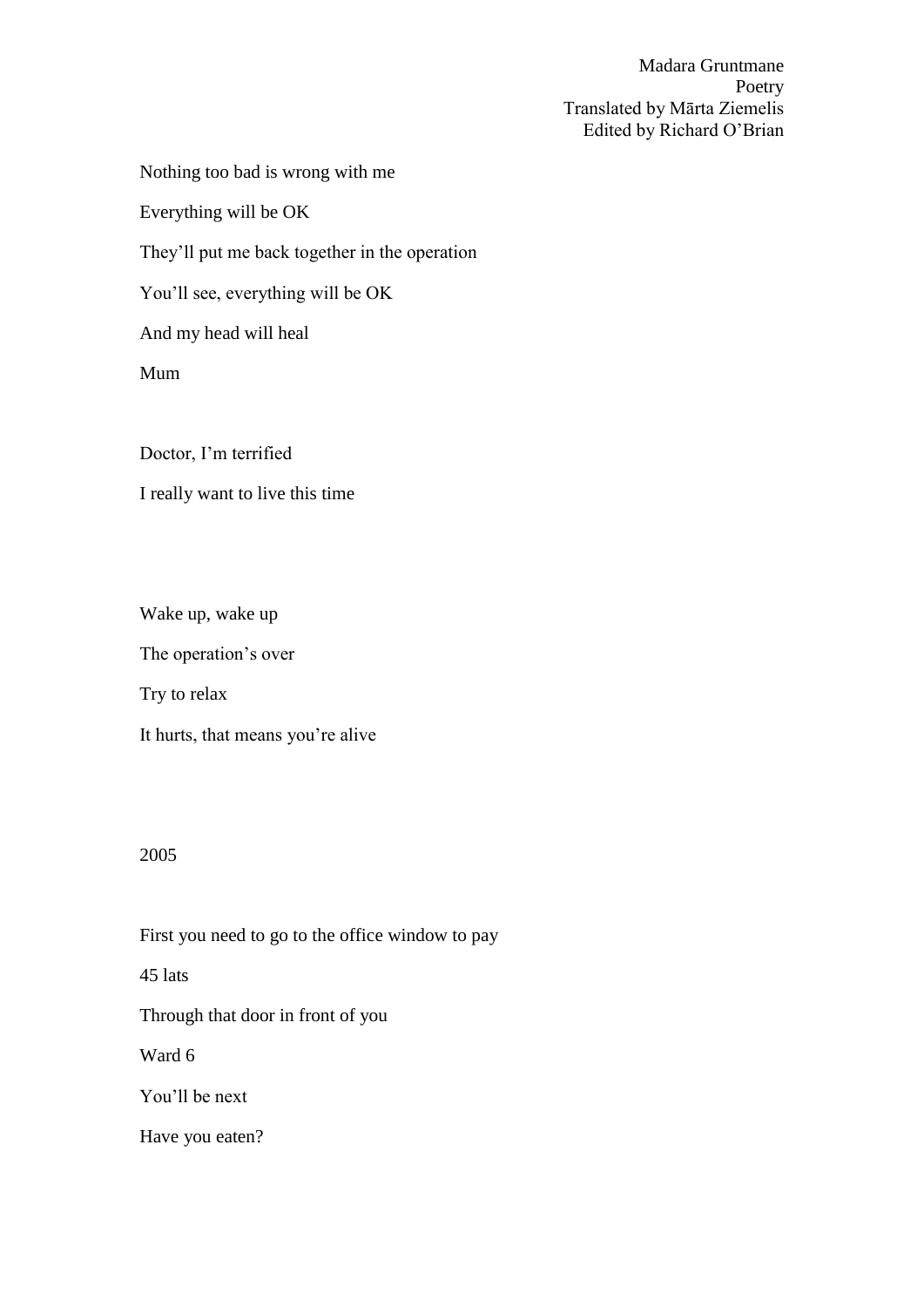Why have you decided to do this?

I already have 3 children

There's no money for a fourth

Of course

My husband won't let me He wants his freedom

But you already have a big belly

Yes

5 months

Couldn't come sooner

The woman who will be next doesn't talk and cries into a pillow

The woman who is next lies on the table and gasps hysterically

Relax

It's too late

When you wake up, it'll all be over

1 new text message received

Jānis: please let me know when you regain consciousness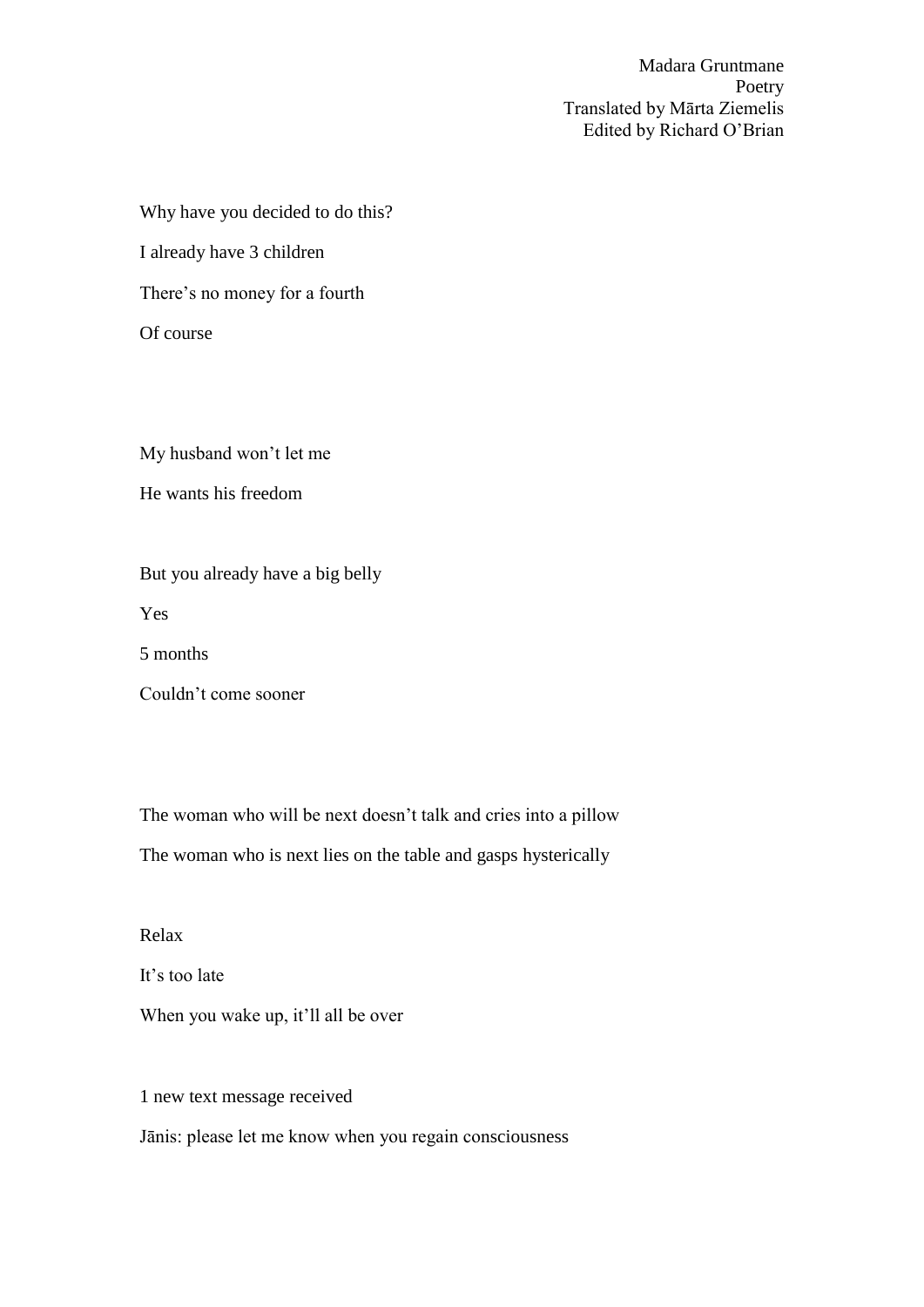2007

Bend your back into a square I said, make a square shape with your back I don't understand What don't you understand? How old are you, if you don't understand? Do you want me to mess up your injection?

Ssh, ssh

Give her something to calm her down

Don't cry, or we can't give you your shot

Where's my husband?

We had an agreement

Little girl, I'm the only one who makes agreements here

Doctor Gailis What are all these amateur dramatics about?

This is an operating theatre, not a service station